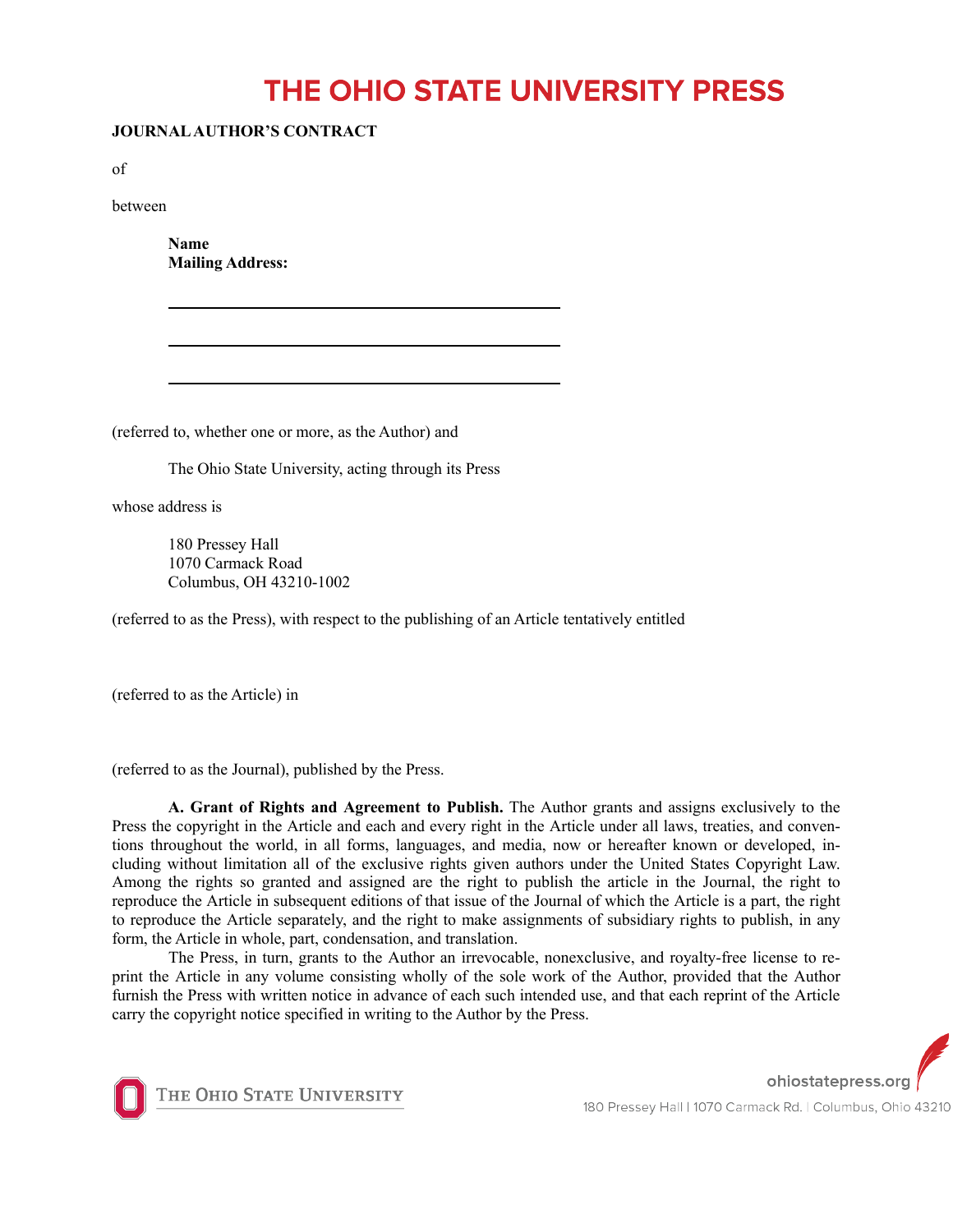The Press agrees to publish the Article, at the earliest practicable time, as a part of an issue of the Journal.

**B. Authorship, Claims to Copyright, Indemnity.** The Author represents and agrees that the Author is the sole author of the Article, except of those passages that are clearly identified as quotations, and has the sole and exclusive right to make this Agreement, arrangement, and grants: (1) that the Article has not heretofore been published, nor has a claim to copyright in the Article in its unpublished form been heretofore registered with the Copyright Office of any country, nor has any right in the Article, including copyright, been heretofore sold, assigned, or otherwise encumbered, except as the Press shall have previously been advised by the Author; (2) that the Article contains no matter that is libelous or that infringes any proprietary right, or that invades the privacy of any other person; and (3) that the Author will hold harmless and indemnify the Press against all suits or claims (including any damages recovered, costs, expenses, and attorney's fees) that may be made against the Press, alleging any violation or breach by the Author of the representations, agreements, or grants contained in this Agreement.

**C. Permission to use Copyrighted Material.** The Author agrees to obtain from the owners of any copyrighted material used in the Article (including but not limited to quotations of text, tables, graphs, and maps) permission in writing to reprint the material throughout the world, in all languages, forms and media, and agrees to provide copies of all letters requesting and granting permission to reprint to the editors, and upon request, to the Press.

**D. Manuscript.** The Author agrees to provide the Press with a manuscript of the Article, and any figures and illustrations, prepared in accordance with the Journal's published instructions to contributors on the preparation of manuscripts.

**E. Proofreading, Reprints, Complimentary Copies.** The Press agrees to send galley proofs of the Article to the corresponding Author and to allow the corresponding Author five business days days to read and correct them. The corresponding Author agrees to assume responsibility for the accuracy of the galley proofs and to return the corrected proofs to the editorial office. The Author agrees that the Article may be published without the approval of the Author or that the Article may be withdrawn from the Journals publishing schedule if the corresponding Author fails to return the corrected galley proofs by the date specified by the Press. The Author agrees to pay the Press, at the discretion of the press, and upon presentation of an invoice by the Press, at cost for alterations to galleys other than correction of errors made by the typesetter.

The Press agrees to furnish the Author two complimentary copies of the issue of the Journal containing the Article and to provide the Author with as many additional copies of the issue as the Author may require at a discount of 40 percent of the list price. (If more than one individual constitutes the Author, the Press agrees to furnish each individual two complimentary copies of the issue of the Journal containing the Article.)

**F. Multiple Authors.** All persons who are designated hereinabove and referred to by the word Author, and who are signatory to this Agreement, agree that correspondence pertaining to the Article shall normally be with the first named signatory, or with that signatory whom the Author shall designate explicitly, who shall be responsible for receiving galley proofs from the Press, returning corrected galley proofs to the Press, and placing with the Press any orders for reprints of the Article or any orders for copies of the issue.

**G. Amendments.** No amendments, modifications, riders, or waivers to this Agreement will be valid unless in writing and signed by all parties to this Agreement.

**H. Notification.** Any notice or request that either party is required or desires to give to the other party shall be deemed to have been duly given if mailed by United States Certified Mail to the addresses listed at the top of this Agreement, or, in either case, to such other address as hereafter shall be specified by written notice to the other party.

*Journal Copyright Transfer Agreement Pg 2 of 3*